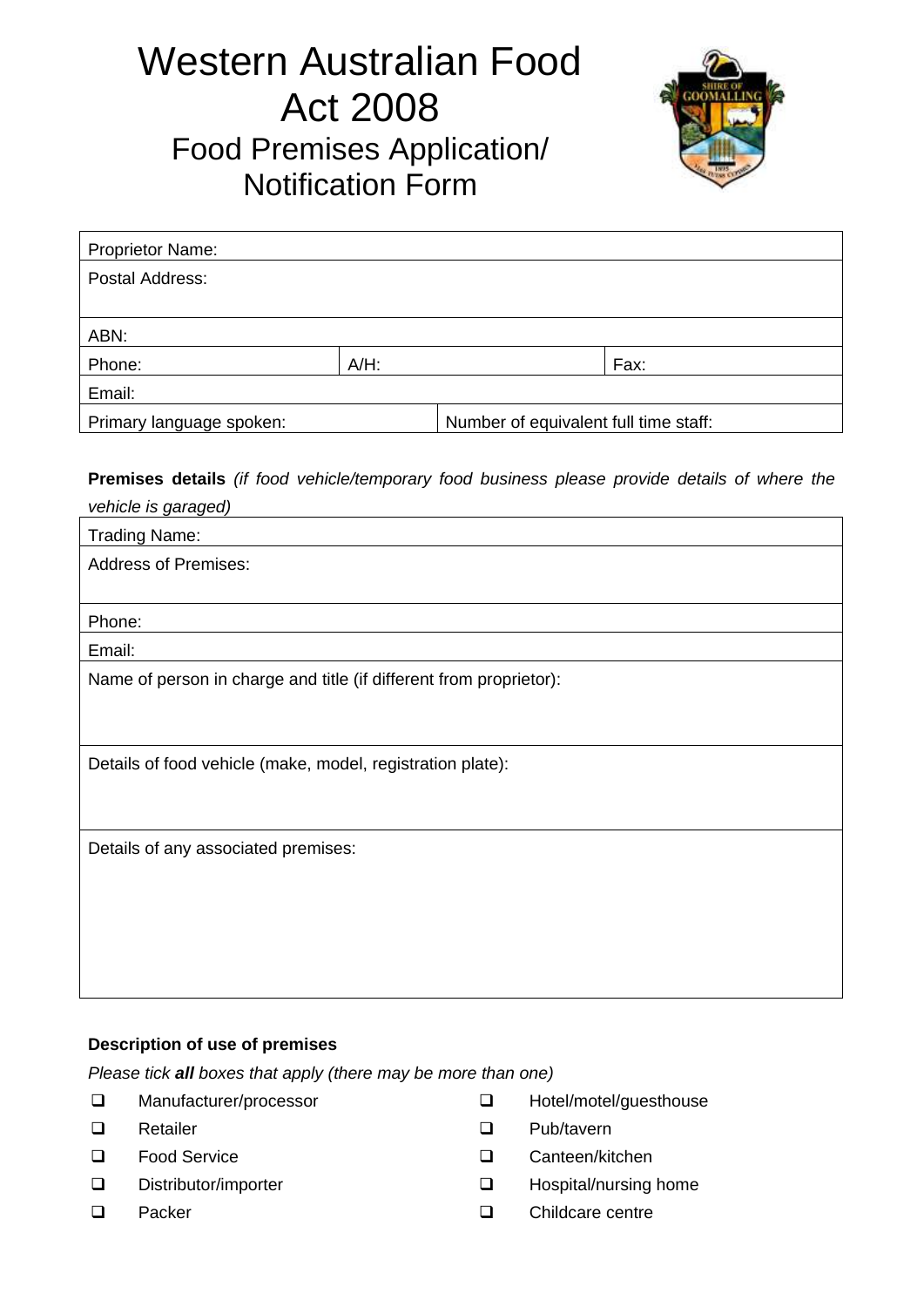- □ Storage
- **Transport**
- Restaurant/café
- □ Snack bar/takeaway 
Market stall
- **Caterer**
- $\Box$  Meals-on-wheels  $\Box$  Other
- $\Box$  Home delivery
- $\square$  Transport  $\square$  Temporary food premises
- □ Restaurant/café <br>□ Mobile food operator
	-
- **Q** Caterer Caterer Charitable or community organisation
	-

### **Please provide more details about your type of business**

(For example: butcher, bakery, seafood processor, soft drink manufacturer, milk vendor, service station. If business is a catering business, please provide maximum patrons estimate)

#### **Do you provide, produce or manufacture any of the following foods?**

*Please tick all boxes that apply*

- $\Box$  Prepared, ready to eat<sup>1</sup> table meals
- $\Box$  Frozen meals  $\Box$
- $\Box$  Raw meat, poultry or seafood (e.g. oysters)  $\Box$
- $\Box$  Processed meat, poultry or seafood  $\Box$
- **Q** Fermented meat products **Q**
- $\square$  Meat pies, sausage rolls or hot dogs  $\square$
- □ Sandwiches or rolls □ □ □ □
- □ Raw fruit and vegetables □ □
- Processed fruit and vegetables  $\Box$
- □ Soft drinks/juices **Confectionary**
- Infant or baby foods
- Bread, pastries or cakes
- Egg or egg products
- Dairy products
- Prepared salads
- Other:

## **Nature of food business**

|                                                                   | Yes | No |
|-------------------------------------------------------------------|-----|----|
| Are you a small business <sup>2</sup> ?                           |     |    |
| Is the food that you provide, produce or manufacture ready-to-eat |     |    |
| when sold to the customer?                                        |     |    |
| Do you process the food that you produce or provide before sale   |     |    |
| or distribution?                                                  |     |    |

<sup>&</sup>lt;sup>1</sup> 'Ready to eat' means food that is ordinarily consumed in the same state as in which it is sold

<sup>&</sup>lt;sup>2</sup> Is a business that employs less than 50 people in the 'manufacturing sector' or less than 10 people in the 'food services' sector